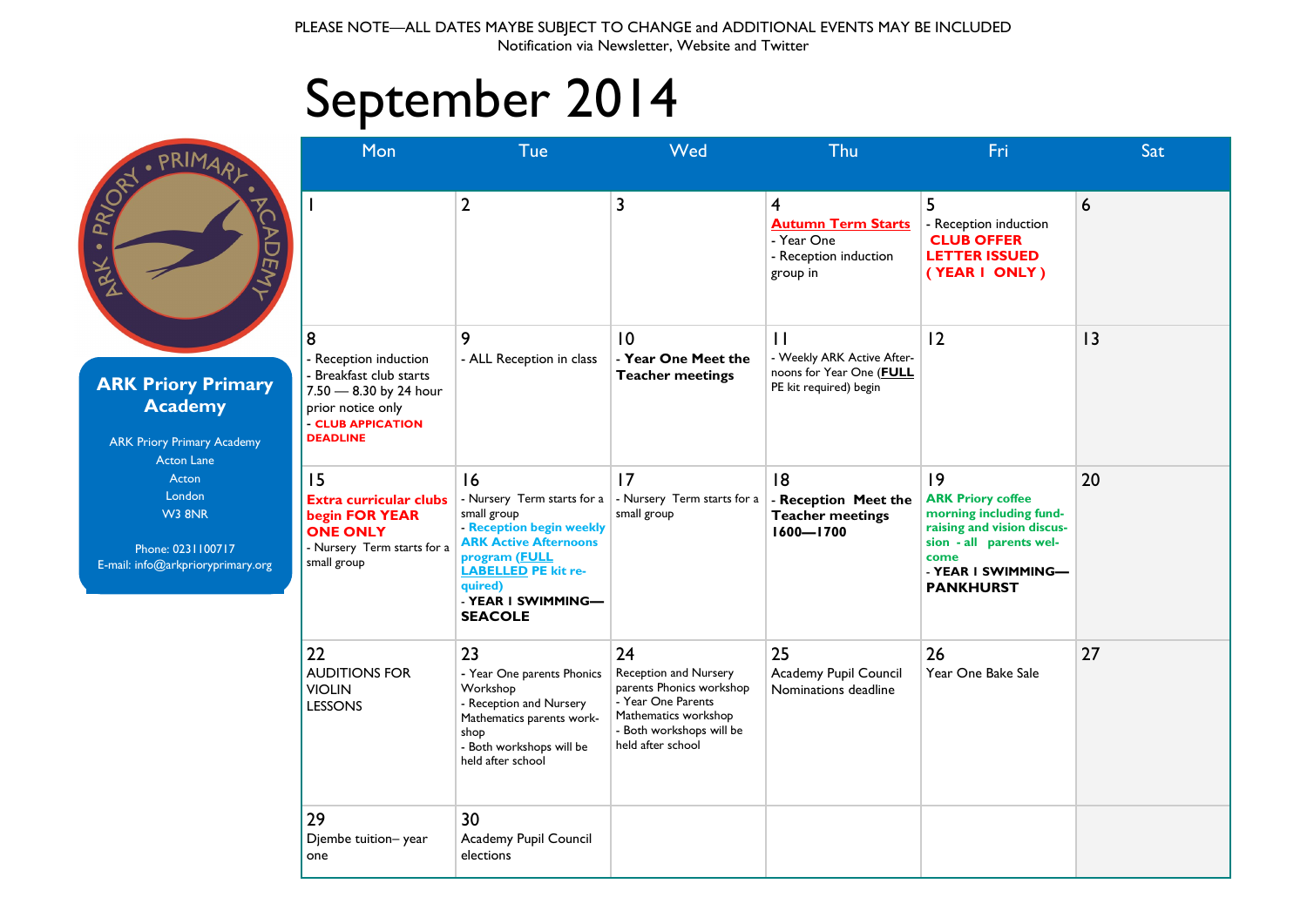### October 2014

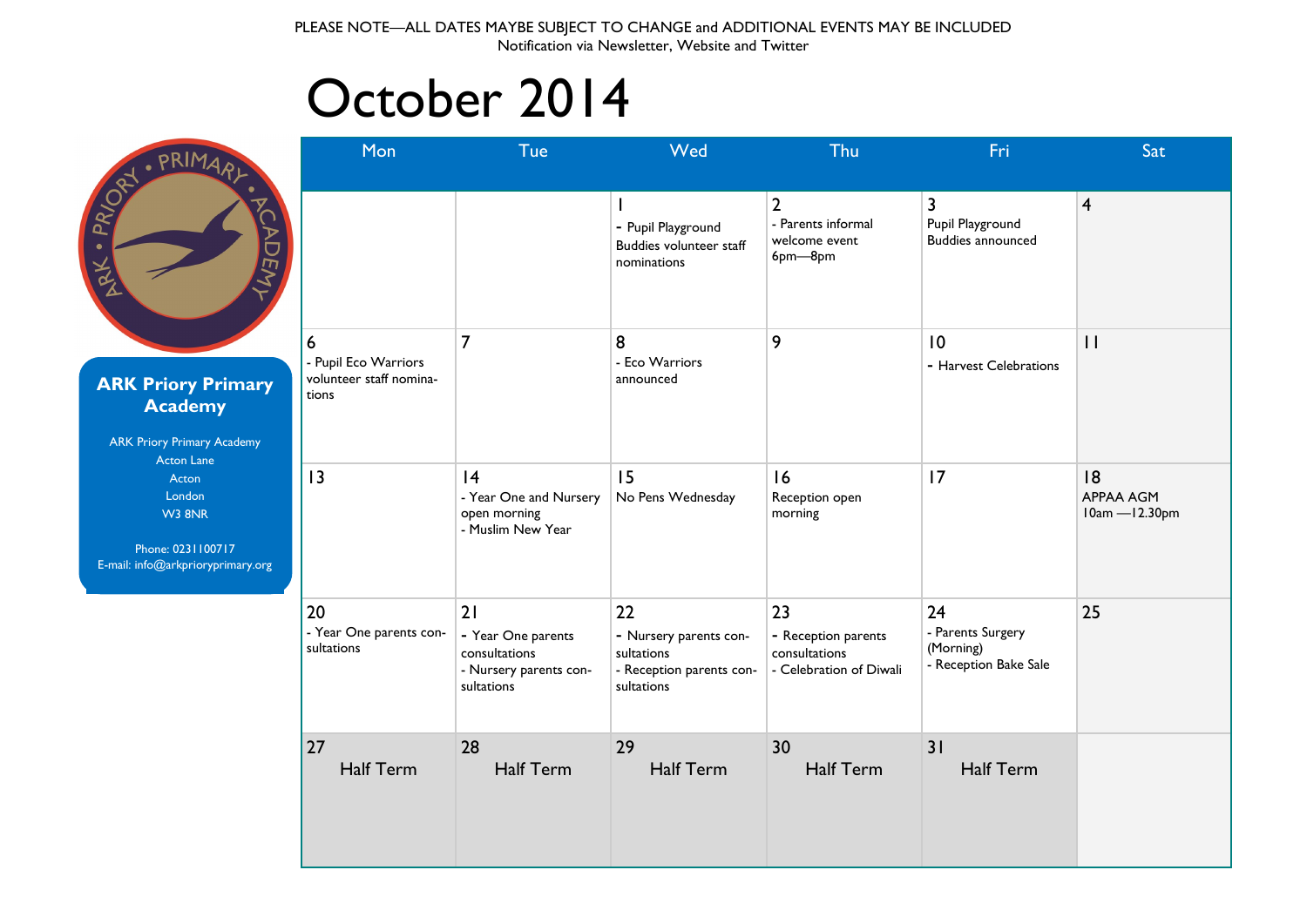## November 2014

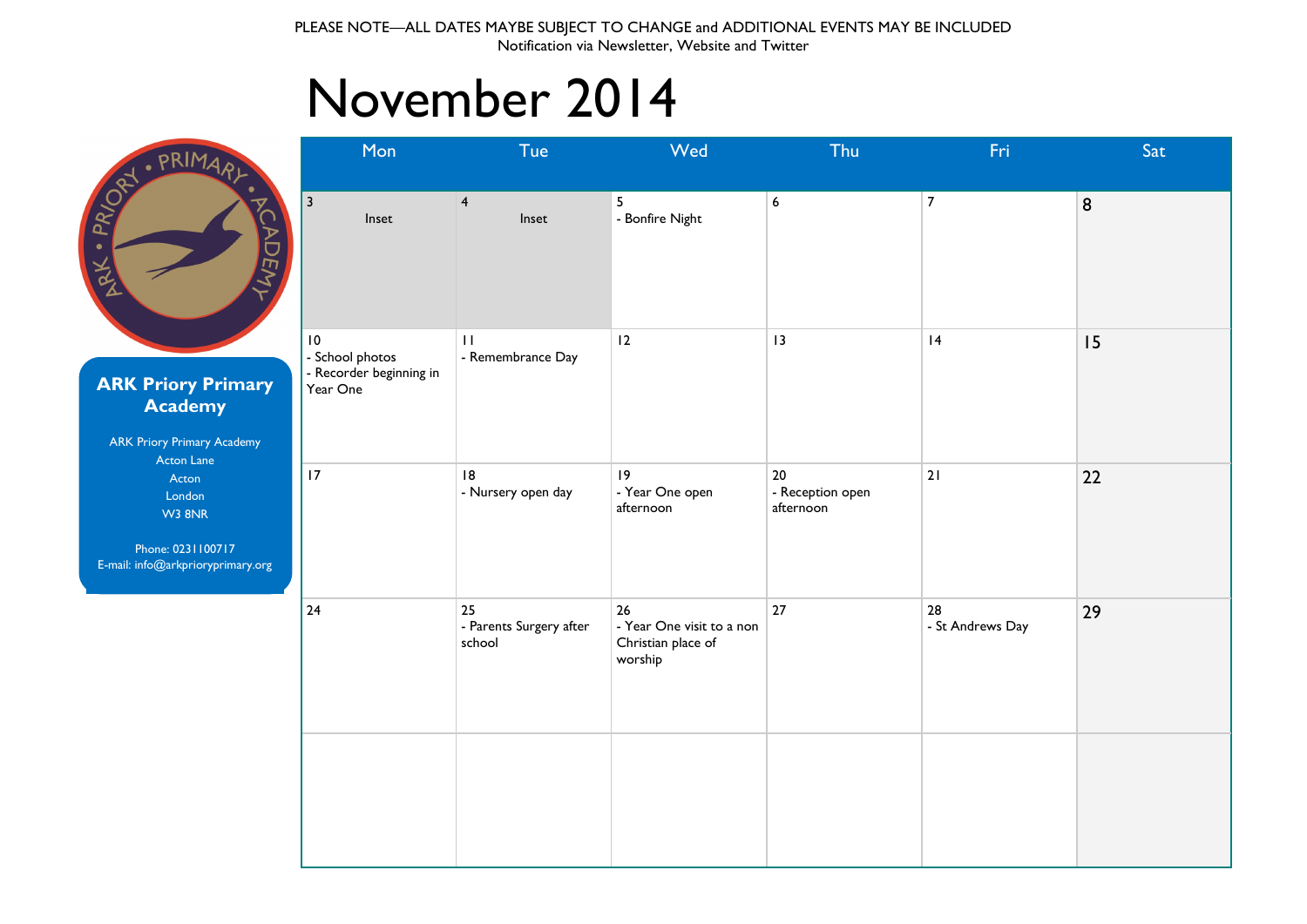## December 2014

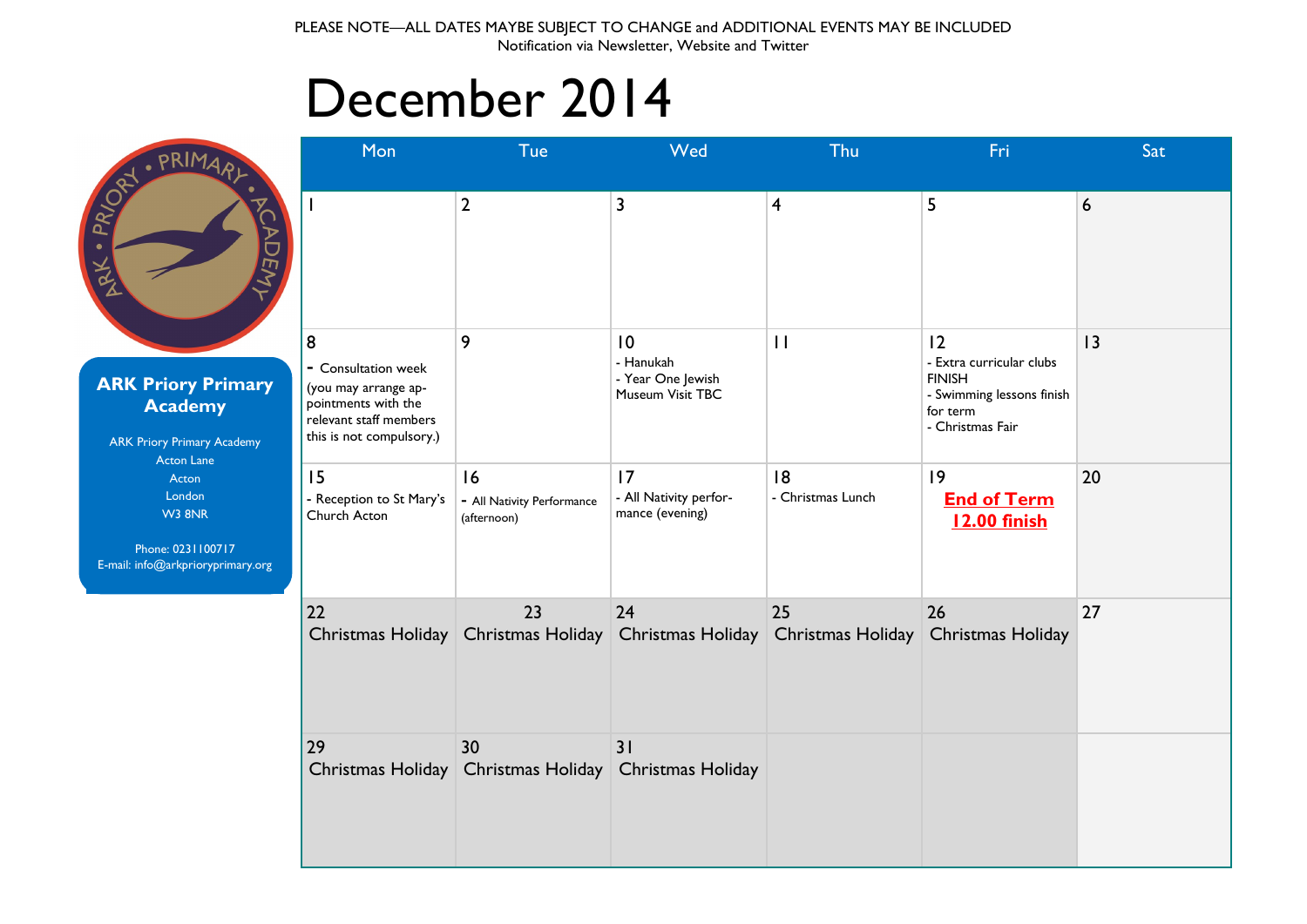

# January 2015

| Mon                                                                                                                                | Tue                                                                                                                                                           | Wed                                                                                                         | Thu                                                                                                                                                                                 | Fri                                                                                                                                                                    | Sat         |
|------------------------------------------------------------------------------------------------------------------------------------|---------------------------------------------------------------------------------------------------------------------------------------------------------------|-------------------------------------------------------------------------------------------------------------|-------------------------------------------------------------------------------------------------------------------------------------------------------------------------------------|------------------------------------------------------------------------------------------------------------------------------------------------------------------------|-------------|
|                                                                                                                                    |                                                                                                                                                               |                                                                                                             | I                                                                                                                                                                                   | $\overline{2}$                                                                                                                                                         | 3           |
| 5<br>Inset                                                                                                                         | 6<br>Inset                                                                                                                                                    | 7<br>Children return to<br>school                                                                           | 8                                                                                                                                                                                   | 9                                                                                                                                                                      | $ 0\rangle$ |
| 12<br>- Extra Curricular<br>clubs start<br>- Yrl Djembe starts<br>- Yrl Recorder starts<br>- School Nurse<br><b>Drop in Clinic</b> | 13<br>- Year I swimming<br>lessons restart<br>- Reception Ark<br>Active afternoons<br>restart (Full PE kit<br>required)<br>- Yr IMandarin<br>lessons commence | 4<br>- Reception Trip<br><b>Natural History</b><br>Museum FULL DAY                                          | 15<br>- Year I Ark Active<br>afternoons Restart<br>(FULL PE kit required)<br>- Martin Luther King's<br>birthday<br><b>CLOSING DATE</b><br><b>FOR R and N</b><br><b>APPLICATIONS</b> | 16                                                                                                                                                                     | 17          |
| 9<br>- R Statutory Height<br>and Weight checks                                                                                     | 20<br>-YI Ark Active<br>afternoon                                                                                                                             | 21                                                                                                          | 22<br>- Reception Ark<br>Active afternoon<br>- Yearl trip to The<br>Museum of Childhood,<br><b>Bethnal Green</b>                                                                    | 23<br><b>LONDON BALLET</b><br><b>LUNCHTIME</b><br><b>PERFORMANCE ALL</b><br><b>PUPILS AND PARENTS</b><br><b>WELCOME 1.30PM</b><br>- Reception Forrest<br>school begins | 24          |
| 26<br><b>Reading for</b><br><b>Comprehension</b><br><b>Parent Workshop</b><br>8.30-9.00                                            | 27<br>-Reception Ark Active<br>afternoon<br>Nursery at Natural<br>History museum<br>-Reception trip to St<br>Mary's Church                                    | 28<br><b>Calculations and</b><br><b>Resources in</b><br><b>Maths Parent</b><br><b>Workshop</b><br>8.30-9.00 | 29<br>- Year I Ark Active<br>afternoon<br>- Nursery at National<br><b>History Museum</b>                                                                                            | 30                                                                                                                                                                     |             |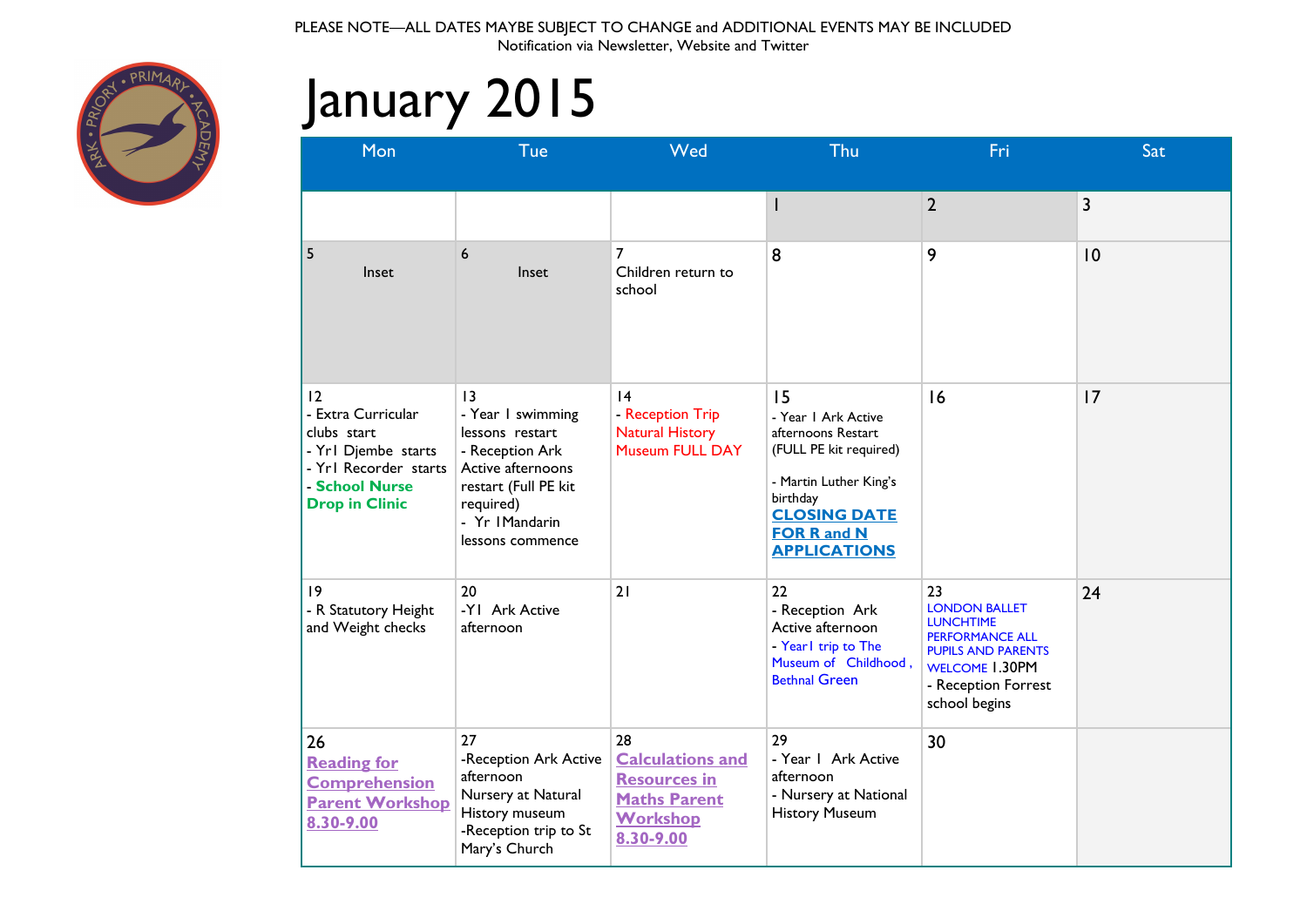

# February 2015

| Mon                                           | Tue                                                                               | Wed                                                              | Thu                                                                                                                     | Fri                                                            | Sat            |
|-----------------------------------------------|-----------------------------------------------------------------------------------|------------------------------------------------------------------|-------------------------------------------------------------------------------------------------------------------------|----------------------------------------------------------------|----------------|
| $\overline{2}$<br>- Reception open<br>morning | 3<br>- Nursery open day<br>- Reception Ark Active<br>afternoon                    | $\overline{\mathbf{4}}$<br>- Year I open morning<br>- Darwin Day | 5<br>- Reception Trip to<br>Science Museum FULL<br><b>DAY</b><br>-APPAA Bingo Night<br>- Year I Ark Active<br>afternoon | $\boldsymbol{6}$<br>- Swimming lessons<br>finish for half term | $\overline{7}$ |
| 9<br>- Parents Surgery 8.30am                 | 10<br>- Safer Internet Day                                                        | $\mathbf{1}$<br>- APPAA<br>Committee<br><b>Meeting</b>           | 12<br>Inset                                                                                                             | 3<br>Inset                                                     | 4              |
| 16<br><b>Half Term</b>                        | 17<br><b>Half Term</b>                                                            | 18<br><b>Half Term</b>                                           | 9<br><b>Half Term</b>                                                                                                   | 20<br><b>Half Term</b>                                         | 21             |
| 23                                            | 24<br>- Celebration of<br>Chinese New Year<br>- Reception Ark Active<br>afternoon | 25                                                               | 26<br>- Year I Ark Active<br>afternoon                                                                                  | 27<br><b>APPAA</b><br>Committee<br><b>Meeting</b>              | 28             |
|                                               |                                                                                   |                                                                  |                                                                                                                         |                                                                |                |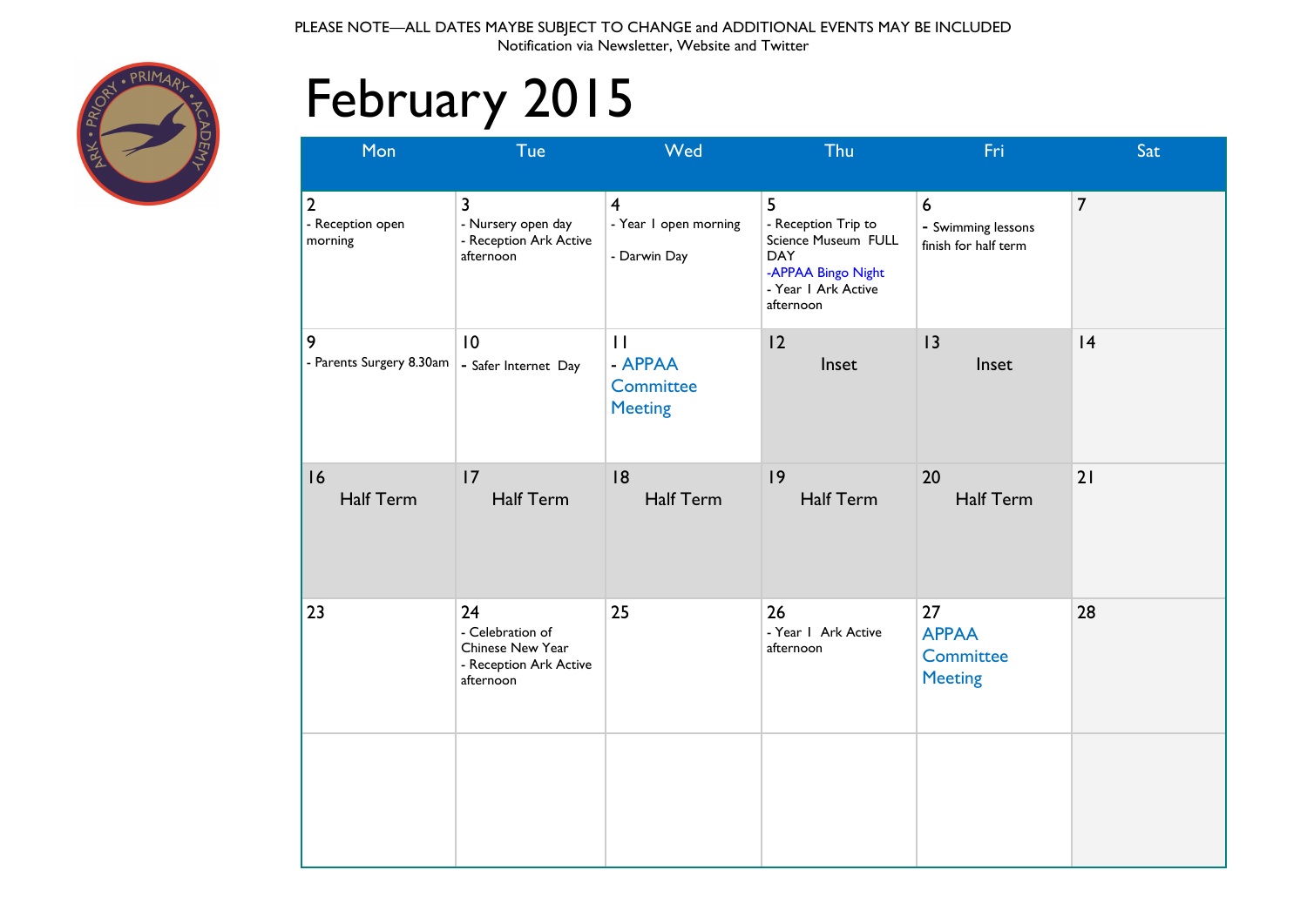

## March 2015

| Mon                                                                                                    | Tue                                                                                                                                        | Wed                                                                                                                                          | Thu                                                                                                                                                           | Fri                                                                                                                                                     | Sat |
|--------------------------------------------------------------------------------------------------------|--------------------------------------------------------------------------------------------------------------------------------------------|----------------------------------------------------------------------------------------------------------------------------------------------|---------------------------------------------------------------------------------------------------------------------------------------------------------------|---------------------------------------------------------------------------------------------------------------------------------------------------------|-----|
| $\overline{2}$<br>- Celebration of St<br>David's Day<br>- Beginning of Women's<br><b>History Month</b> | 3<br>-Reception Ark Active<br>afternoon<br>- Year I Open afternoon                                                                         | $\overline{4}$<br>- Nursery open day                                                                                                         | 5<br>- Purim celebration<br>Reception open<br>afternoon<br>Year I Ark Active after-<br>noons<br>- World Book Day-<br>literary character<br>costume required   | 6                                                                                                                                                       | 7   |
| 9<br>- ART WEEK                                                                                        | 10<br>-Reception Ark Active<br>afternoon                                                                                                   | $\mathbf{I}$                                                                                                                                 | 12<br>- Year I Ark Active<br>afternoon                                                                                                                        | 3<br>- Comic Relief Day-<br><b>DONATE A POUND £</b><br><b>Dress in Red</b><br>- Children's Art Auction<br>for Comic Relief                              | 4   |
| 16<br>- Reception parents<br>consultation<br><b>DOG TRUST</b><br><b>ASSEMBLY</b>                       | 17<br>- Reception parents<br>consultation<br>- Nursery parents<br>consultation<br>- St Patrick's day<br>-Reception Ark Active<br>afternoon | 8<br>- Year I parents<br>consultation<br>- Nursery parents con-<br>sultation<br>- APPAA Committee<br><b>Meeting</b><br><b>ARK FARM VISIT</b> | 9<br>- Year I parents<br>consultation<br>- Year 1 Ark Active af-<br>ternoons<br>- Nursery Parents Con-<br>sultations<br><b>SCIENCE ASSEMBLY</b><br><b>BDA</b> | 20<br>- Swimming lessons finish<br>for Year 1<br><b>ECLIPSE</b>                                                                                         | 21  |
| 23<br>- SCIENCE WEEK                                                                                   | 24<br>- Parent Surgery 4.10pm<br>-Reception Ark Active<br>afternoon<br>- Year I visit to the<br>Jewish Museum                              | 25                                                                                                                                           | 26<br>- Year I Ark Active<br>afternoon                                                                                                                        | 27 Extracurricular clubs<br><b>FINISH</b><br>- Easter Bonnet parade<br>Easter Egg hunt and<br>Springtime tea party<br>$2pm - 4pm$<br><b>End of Term</b> | 28  |
| 30<br>Easter Holiday                                                                                   | 31<br>Easter Holiday                                                                                                                       |                                                                                                                                              |                                                                                                                                                               |                                                                                                                                                         |     |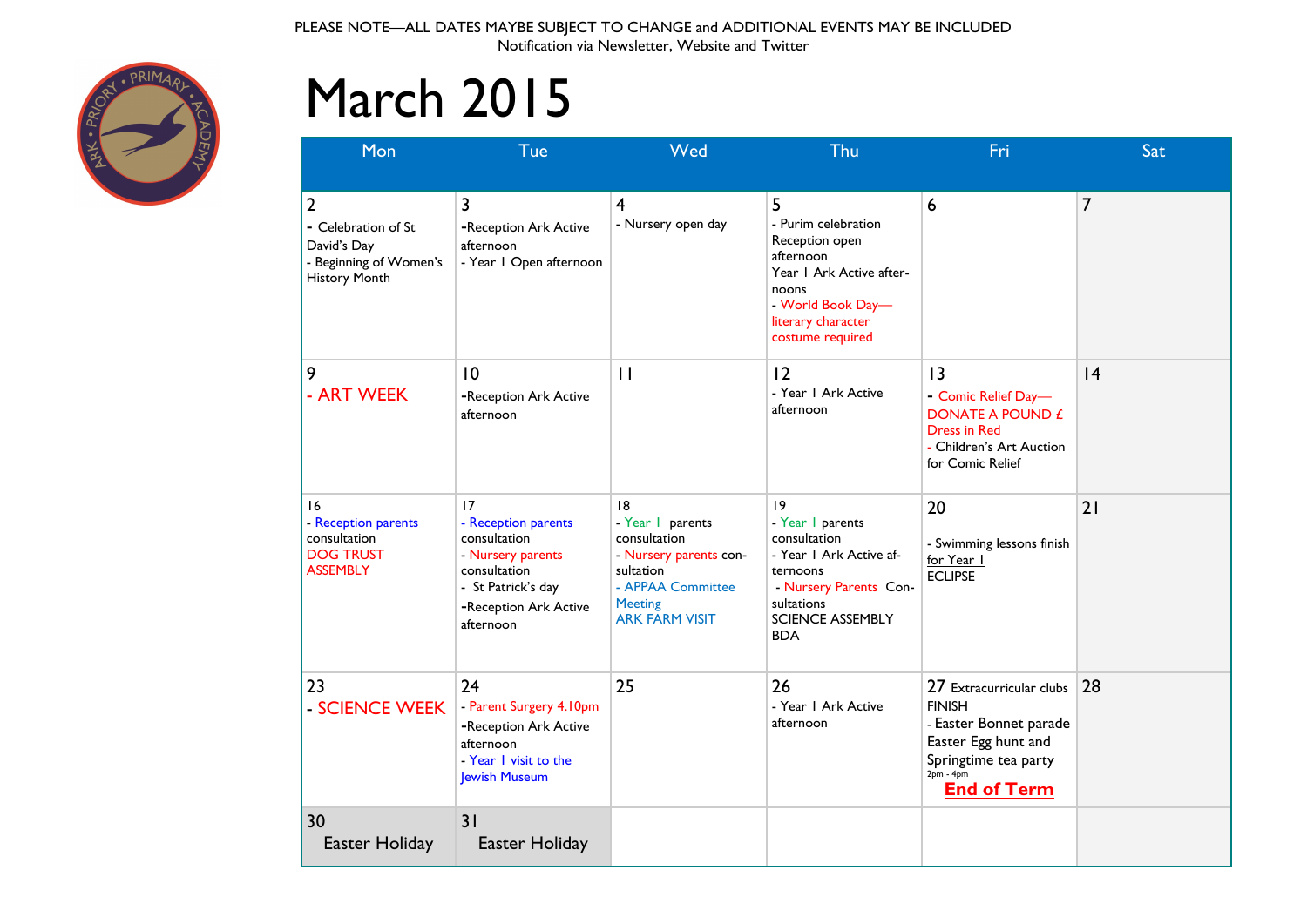

# April 2015

| Mon                                                                                             | Tue                                                                                                                                                           | Wed                                   | Thu                                                                                                          | Fri                                                                                                          | Sat            |
|-------------------------------------------------------------------------------------------------|---------------------------------------------------------------------------------------------------------------------------------------------------------------|---------------------------------------|--------------------------------------------------------------------------------------------------------------|--------------------------------------------------------------------------------------------------------------|----------------|
|                                                                                                 |                                                                                                                                                               | I<br>Easter Holiday                   | $\overline{2}$<br>Easter Holiday                                                                             | $\overline{\mathbf{3}}$<br>Easter Holiday                                                                    | $\overline{4}$ |
| 6<br>Easter Holiday                                                                             | $\overline{7}$<br>Easter Holiday                                                                                                                              | 8<br>Easter Holiday                   | 9<br>Easter Holiday                                                                                          | 10<br>Easter Holiday                                                                                         | $\mathbf{1}$   |
| 13<br>Inset                                                                                     | 4                                                                                                                                                             | 15<br>- Reception trip to<br>Wetlands | 16<br>-National Offer Day<br>-9.00am Prospective<br>Parent Tour                                              | 17                                                                                                           | 18             |
| 20<br>-Extra curricular clubs   - RECEPTION<br>start<br>-APPAA Committee<br>meeting 14.30-15.00 | 21<br>(Shackleton) swimming<br>lessons start                                                                                                                  | 22<br>-Eye checks                     | 23<br>- Celebration of St<br>George's Day please<br>wear red and white or<br>come as George or<br>the dragon | 24<br><b>RECEPTION (Columbus)</b><br>swimming lessons start<br>Shackleton Forest School<br>- Year I bake off | 25             |
| 27                                                                                              | 28<br>Language and communica-<br>tion workshop (Reception<br>and Nursery) from Ark's<br>Early Language &<br>Communication<br>Advisor workshop 8.30AM<br>& Ipm | 29                                    | 30                                                                                                           |                                                                                                              |                |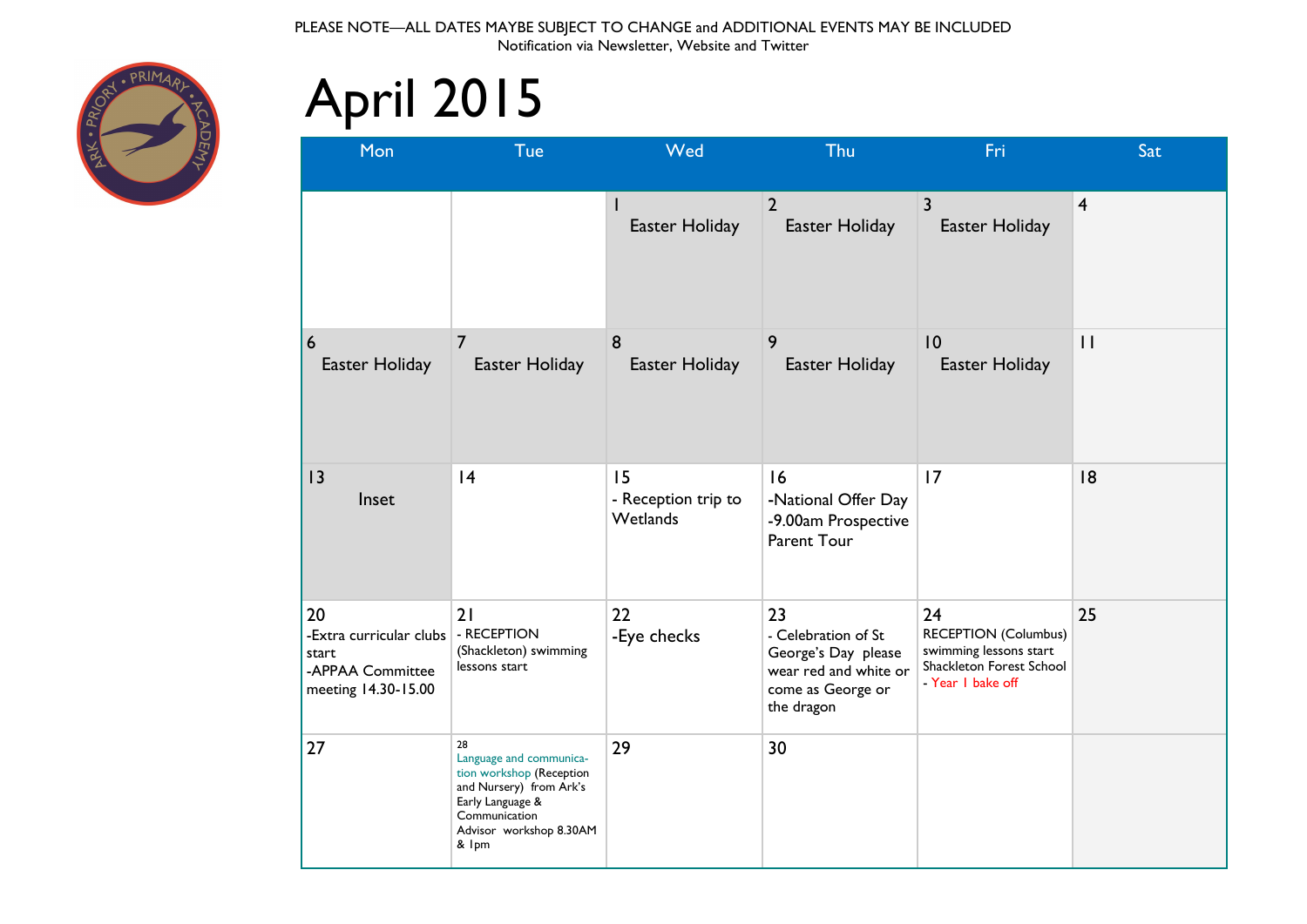

| <b>May 2015</b>                                                                     |                                                             |                                                                       |                                                                                                                |                                                            |                |  |
|-------------------------------------------------------------------------------------|-------------------------------------------------------------|-----------------------------------------------------------------------|----------------------------------------------------------------------------------------------------------------|------------------------------------------------------------|----------------|--|
| Mon                                                                                 | Tue                                                         | Wed                                                                   | Thu                                                                                                            | Fri                                                        | Sat            |  |
|                                                                                     |                                                             |                                                                       |                                                                                                                | <b>Reception Classes</b><br><b>Forest School</b><br>starts | $\overline{2}$ |  |
| 4<br><b>BANK HOLIDAY</b>                                                            | 5<br>Year One parents Open<br>Morning - 8.30 am to<br>10 am | $6\phantom{1}$<br>Reception parents open<br>morning 8.30am to<br>10am | $\overline{7}$<br>Nursery Parents Open<br>Morning - 8.30 am to<br>9.30am and Afternoon<br>12.45pm to to 1.45pm | 8                                                          | 9              |  |
| $\mathbf{I}$<br>Whole academy Class<br>Photographs<br>PM Nursery to attend<br>in AM | 12                                                          | $\overline{13}$<br>Parent surgery (8.30<br>$-9.15)$                   | 4<br><b>APPAA</b> fundraising<br>meeting<br>7.30pm                                                             | 15                                                         | 16             |  |
| 18<br>Year I visit to The<br>Museum of London                                       | 9                                                           | 20                                                                    | 21                                                                                                             | 22<br>Reception Bake<br>Off                                | 23             |  |
| 25<br><b>Half Term</b>                                                              | 26<br><b>Half Term</b>                                      | 27<br><b>Half Term</b>                                                | 28<br><b>Half Term</b>                                                                                         | 29<br>Half Term                                            | 30             |  |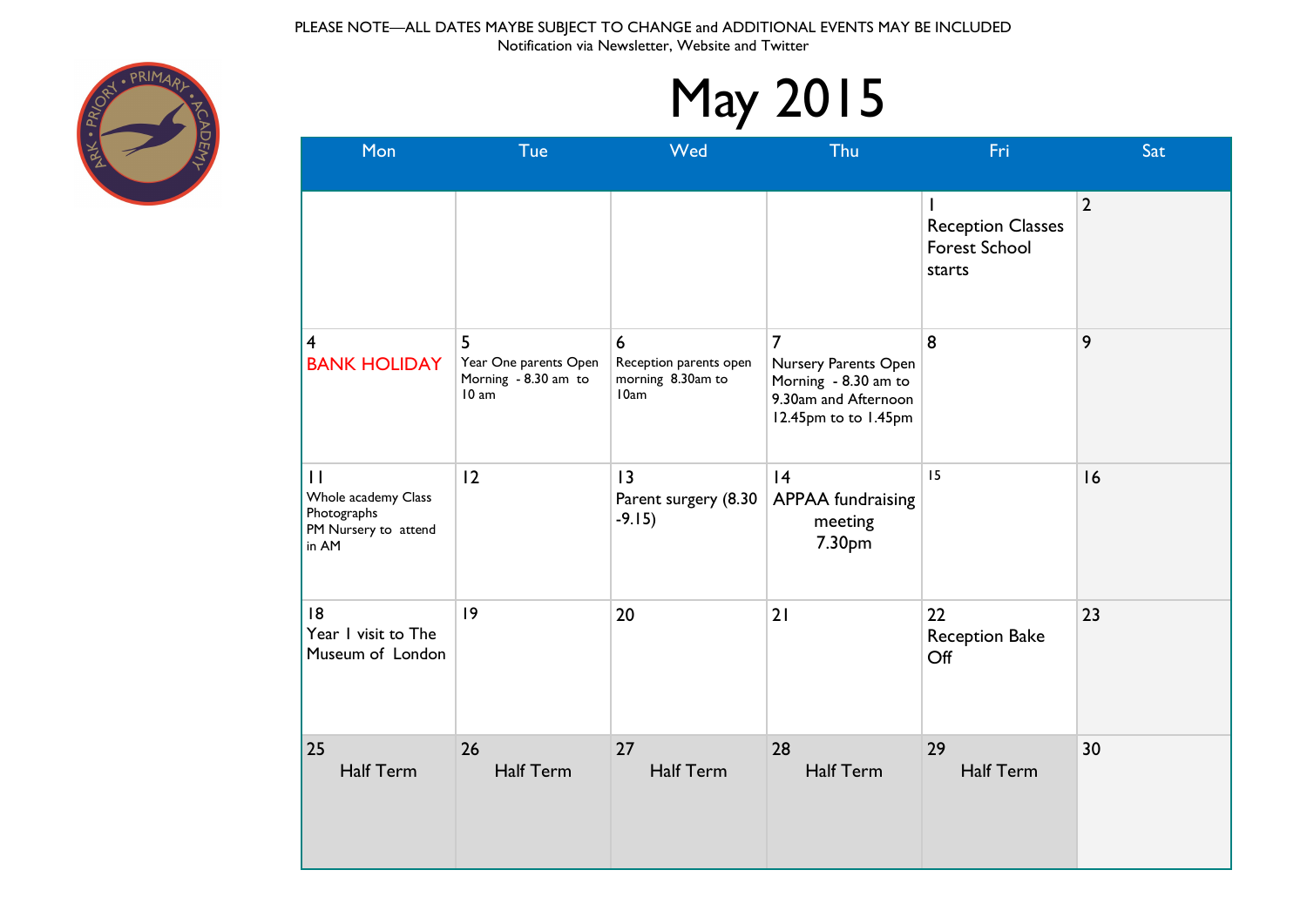## June 2015



| Mon                                                                            | Tue                                                                            | Wed                                                          | Thu                                                                           | Fri                               | Sat |
|--------------------------------------------------------------------------------|--------------------------------------------------------------------------------|--------------------------------------------------------------|-------------------------------------------------------------------------------|-----------------------------------|-----|
| Healthy Eating Week                                                            | $\overline{2}$                                                                 | 3                                                            | $\overline{4}$<br>Reception visit to<br>London Transport<br>Museum            | 5                                 | 6   |
| 8                                                                              | 9                                                                              | $\overline{10}$                                              | $\mathbf{1}$                                                                  | 12                                | 3   |
| 15                                                                             | 16                                                                             | 17<br>International<br>Day -<br>Programme to be<br>announced | 8<br><b>APPAA Parent,</b><br>Carer and Staff<br>drinks<br>tbc                 | $ 9\rangle$<br>- Nursery Bake Off | 20  |
| 22<br>- Reception parent<br>consultations<br>- Nursery parent<br>consultations | 23<br>-Reception parent<br>consultations<br>- Year one parent<br>consultations | 24                                                           | 25<br>- Year One parent<br>consultations<br>- Nursery parent<br>consultations | 26<br><b>INSET DAY</b>            | 27  |
| 29<br>- Parent surgery<br>4pm<br>New Reception<br>welcome event                | 30<br>Ark Schools<br>Performance at the<br>Barbican - 7.30pm                   |                                                              |                                                                               |                                   |     |